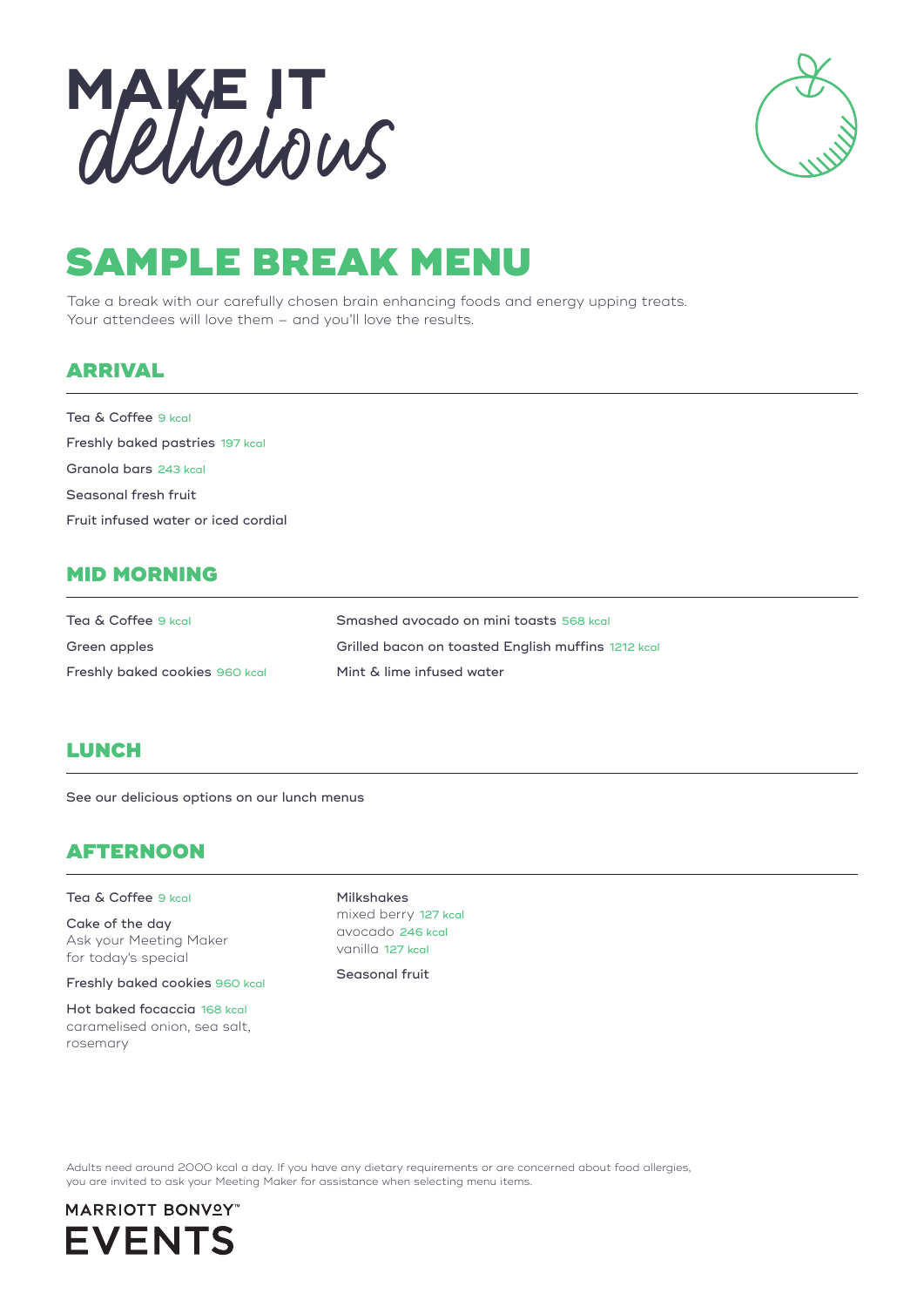



## DELI LUNCH *for larger meetings and conferences over 30 delegates*

Keep your attendees' energy up with our tasty soup and sandwich lunch. Good for the soul and a successful afternoon's work.

#### **SOUP**

Seasonal market soup 127 kcal baked assorted breads (gluten free available)

## ARTISAN *sandwiches & rolls*

Coronation chicken 707 kcal

Smoked mackerel 841 kcal

Cucumber crème fraîche 712 kcal

Cheddar & tomato pickle 823 kcal

(gluten free available)

Assorted mini dessert selection Ask your Meeting Maker for your selection

Market fruit

#### **MEZZE**

Mezze sharing boards (v) 352 kcal olives, hummus, sour cream, marinated peppers, pesto, dipping breads

## SALAD *bowls*

#### Rainbow tomato Caprese salad (v) 193 kcal

Cumin roasted vegetables (v) 450 kcal yoghurt, rocket, soft herbs

Pulled chicken 600 kcal watercress, celeriac, coriander, coconut dressing

Green salad (v) (vg) 277 kcal house dressing

Superfood salad 226 kcal quinoa, herbs, radish, pomegranate

## DESSERT *Make it* SPECIAL

#### **CARVING STATION** 517 kcal

Additional supplement per attendee. Ask your Meeting Maker.

Hot roast meat & sandwich station Pickles, chutney & mustards

#### **CHIP 'N' DIP BAR** (v) 415 kcal

Additional supplement per attendee. Ask your Meeting Maker.

A fries station with your choice of homemade sauces and toppings

(v) Suitable for vegetarian (vg) Suitable for vegan.

Adults need around 2000 kcal a day. If you have any dietary requirements or are concerned about food allergies, you are invited to ask your Meeting Maker for assistance when selecting menu items.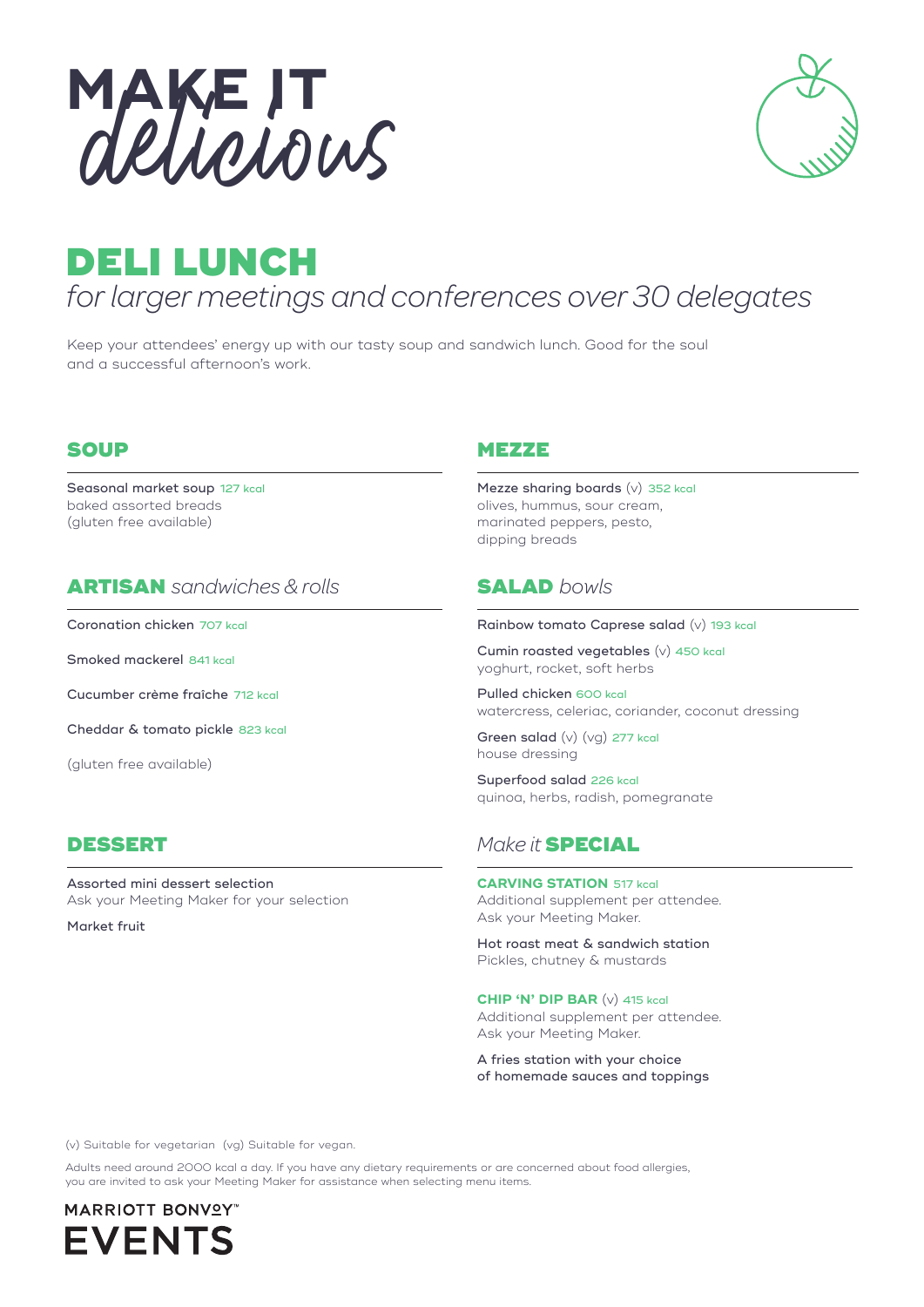



## LUNCH BOX MENU *for smaller meetings up to 30 delegates*

Your choice of ONE salad bowl or artisan sandwich, TWO afternoon snacks and ONE juice to keep you energised throughout the day. Individually wrapped and served for each delegate.

Morning snacks served upon arrival.

## SALAD *bowls*

Rainbow tomato Caprese salad (v) 193 kcal

Cumin roasted vegetables (v) 450 kcal yoghurt, rocket, soft herbs

Pulled chicken 600 kcal watercress, celeriac, coriander, coconut dressing

## ARTISAN *sandwiches & rolls*

Coronation chicken 707 kcal

Cucumber crème fraîche 712 kcal

Cheddar & tomato pickle 823 kcal

(gluten free available)

## MORNING SNACK

Super seed granola (v) 243 kcal

Whole fruit apple or ripe banana

Overnight oats (v) 386 kcal vanilla, maple syrup, toasted pumpkin seeds, Greek yoghurt

Prepared fruit pot 252 kcal

## AFTERNOON SNACK

Freshly baked cookies 960 kcal

Cake of the day Ask your Meeting Maker for today's special

Prepared fruit pot 252 kcal

## JUICE

Fresh orange 105 kcal

Apple 120 kcal

(v) Suitable for vegetarian (vg) Suitable for vegan.

Adults need around 2000 kcal a day. If you have any dietary requirements or are concerned about food allergies, you are invited to ask your Meeting Maker for assistance when selecting menu items.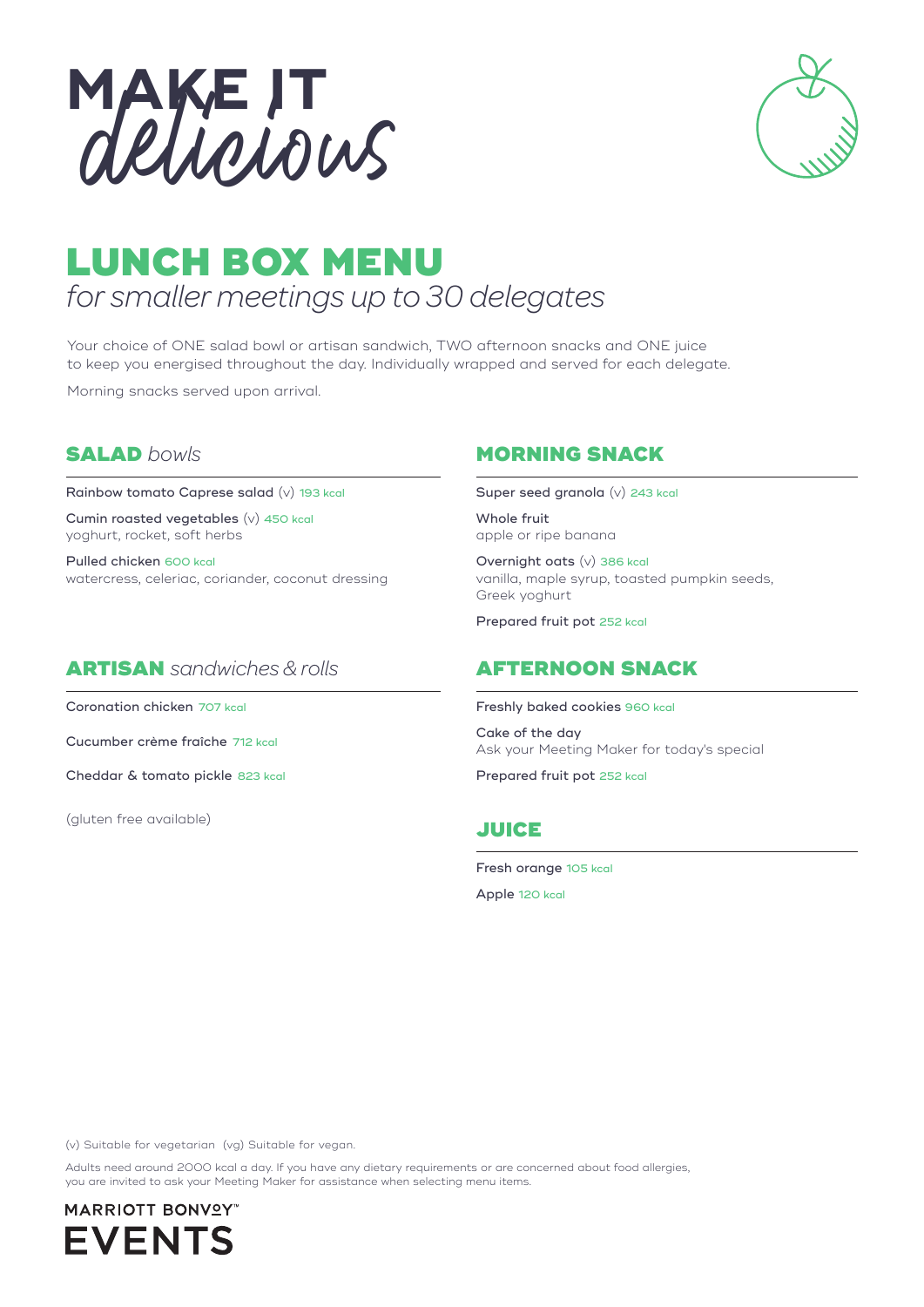



## SHARER BOARDS *each board serves 5 delegates*

Relax and unwind after your meeting with our Sharer Boards featuring a selection of small bites and nibbles – the perfect accompaniment to after-work drinks.

## **MEAT SHARING PLATTER & NIBBLES** 998 kcal

Pork, herb & chestnut sausage rolls

Smoked salmon blinis

Mini pulled beef Yorkshire puddings

Olives

Chips 'n' dips

## VEGETARIAN SHARING PLATTER & NIBBLES (v) 1188 kcal

Sweet potato & chickpea falafel

Halloumi fries, smoked chilli mayonnaise

Spinach & ricotta torte

Stuffed mushrooms

Crudites

Olives

Chips 'n' dips

(v) Suitable for vegetarian (vg) Suitable for vegan.

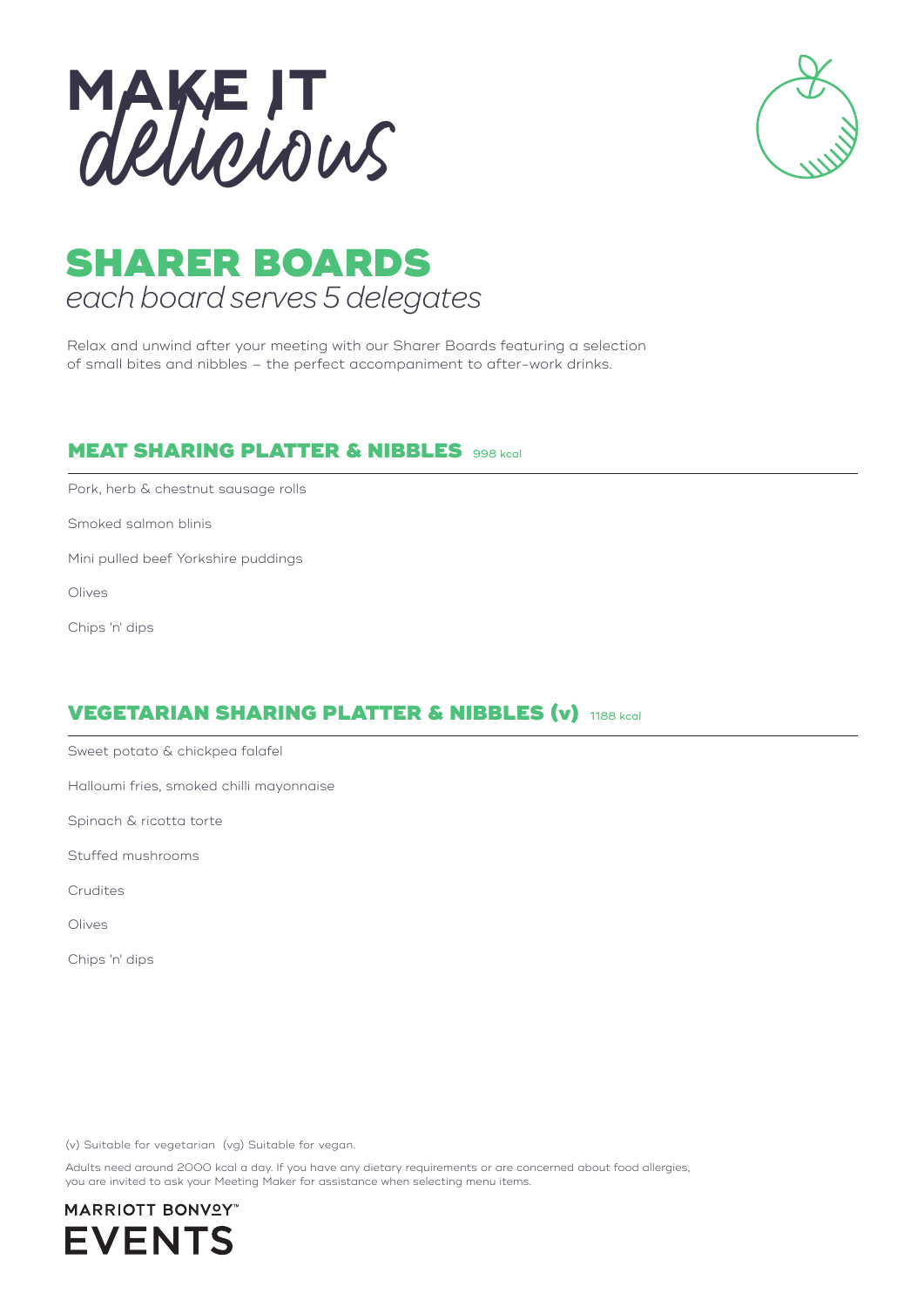



# MAKE IT YOUR OWN MENU

## BARBECUE *boards*

Give your attendees a flamin' good time with the ultimate sharer. A succulent array of barbequed meats, tuck into this summertime favourite any time of the year with our barbecue boards delivered directly to your table.

#### **MEAT, FISH & VEGETARIAN**

choose four

Chuck steak beef burgers 1347 kcal

Luxury Cumberland pork sausage rings 527 kcal

Odeiga spiced chicken breast 240 kcal

BBQ belly pork 315 kcal

Rump of lamb 661 kcal thyme, sea salt

Lamb & chilli kofta skewers 202 kcal

Salmon in a bag 475 kcal fennel & herb butter

Grilled chicken 300 kcal lemon & thyme rub

Beef rump steak 457 kcal paprika, rosemary oil

Charred halloumi (v) 29 kcal yoghurt, coriander

### **BREADS & POTATOES**

choose three Rustic rolls 100 kcal Brioche burger buns 166 kcal Grilled pitta bread 104 kcal Baked potatoes 281 kcal

#### **SALADS**

choose two

Crushed pea, mint, chilli & feta salad 57 kcal

Roasted squash & herb orzo pasta 205 kcal

Giant cous cous 126 kcal roasted vegetables

Green salad 277 kcal house dressing

Rocket, onion, cherry tomato & mozzarella salad 52 kcal

Caesar salad 619 kcal crisp lettuce, croutons, parmesan

Potato salad 98 kcal honey, mustard

(v) Suitable for vegetarian

Adults need around 2000 kcal a day. If you have any dietary requirements or are concerned about food allergies, you are invited to ask your Meeting Maker for assistance when selecting menu items.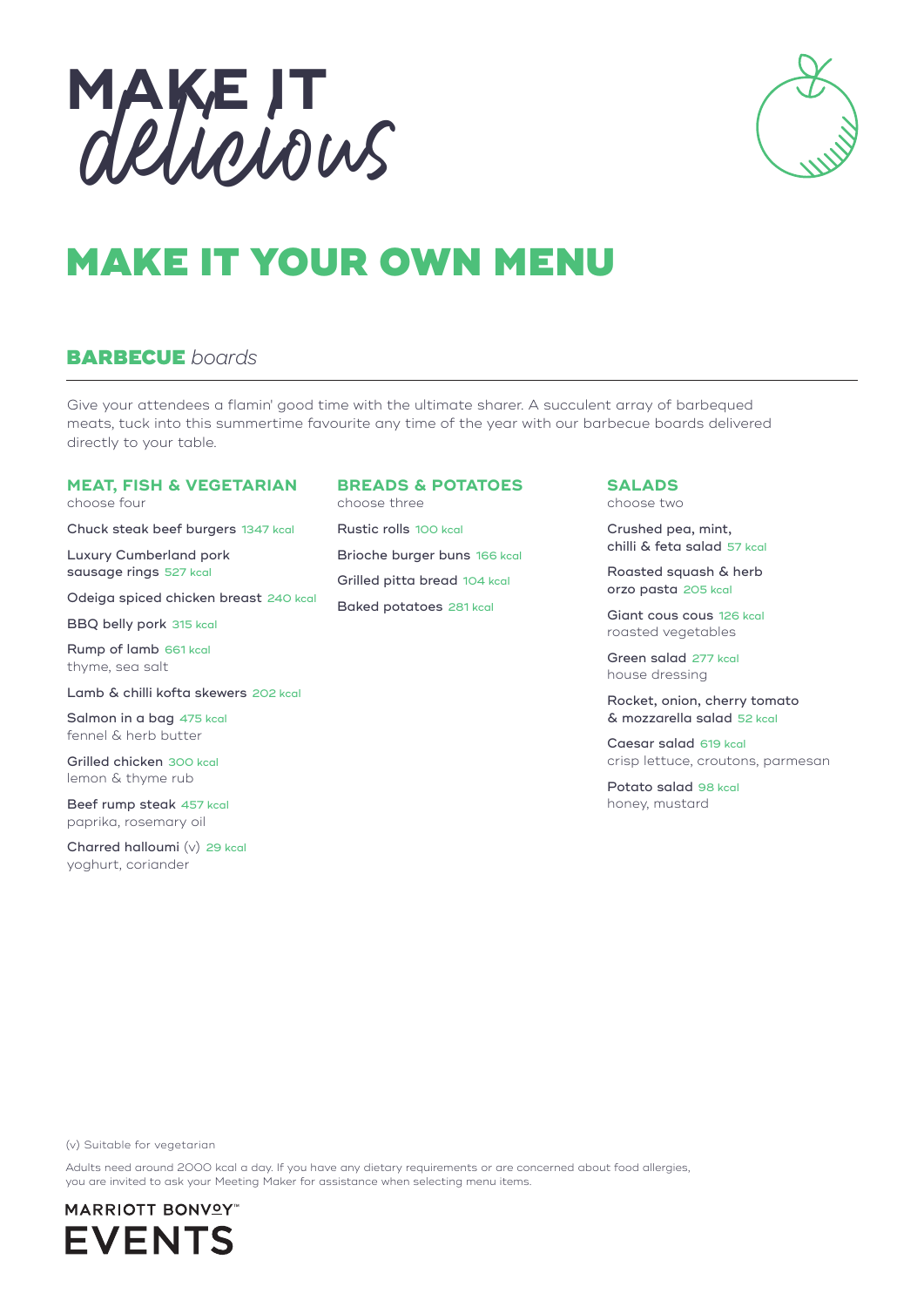



# MAKE IT YOUR OWN MENU

## CARVERY *theatre*

Why should our chefs have all the fun? Get your attendees involved! One attendee per table claims the prestigious title of Head Carver and is equipped with a wooden board, knife & carving fork, and of course their own apron and chef's hat.

#### **MEATS**

choose one

Roast topside of beef 468 kcal horseradish, thyme

Pork belly 381 kcal crispy crackling, apple & sage stuffing

Rosemary & garlic leg of lamb 690 kcal

Honey & mustard glazed ham joint 388 kcal

Roast chicken with lemon & garlic glaze 1000 kcal

Sirloin of English beef 613 kcal Supplementary charge applies. Ask your Meeting Maker

Fillet of beef Wellington 846 kcal Supplementary charge applies. Ask your Meeting Maker

### **VEGETABLES**

choose two

Roast root vegetables 512 kcal Savoy cabbage & pancetta 211 kcal

Buttered carrots 240 kcal honey, parsley

Buttered greens 156 kcal

Cauliflower cheese gratin 409 kcal

Caramelised celeriac & thyme 135 kcal

#### **POTATOES & EXTRAS** choose two

Crispy roasted potatoes 207 kcal Buttered new potatoes 121 kcal rosemary, sea salt

Potato & melting cheddar gratin 628 kcal

Sweet potato 109 kcal tarragon, garlic

Hash potatoes 206 kcal leeks, parsley

Yorkshire puddings 58 kcal

Adults need around 2000 kcal a day. If you have any dietary requirements or are concerned about food allergies, you are invited to ask your Meeting Maker for assistance when selecting menu items.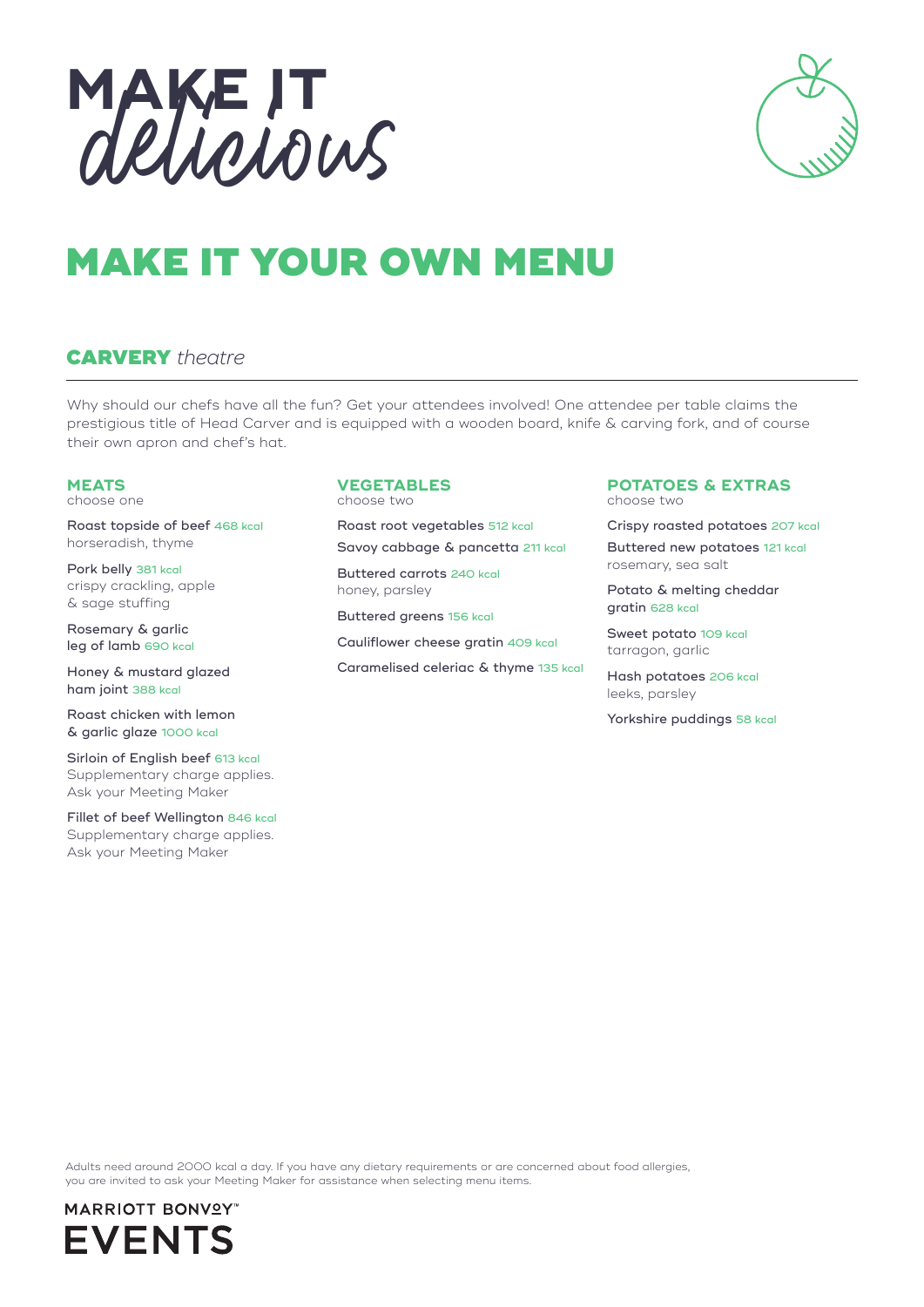



# CANAPÉ MENU

Chicken liver parfait 461 kcal shallot marmalade, toasted brioche

Maple glazed chipolatas 133 kcal grain mustard dip

Mini Welsh rarebits 422 kcal Tomato & baby mozzarella (v) 53 kcal Salmon fishcake 125 kcal cucumber pickle

Or upgrade to any of our Extra Tasty and Even More Delicious canapès.

Supplementary charge applies. Ask your Meeting Maker

Rare roast beef 148 kcal horseradish, mini Yorkshire puddings

Whipped rosary goat's cheese (v) 119 kcal basil

Mini cod & chips 120 kcal pea mayonnaise

Pulled ham hock & cheddar croquette 297 kcal

Smoked salmon 101 kcal pomegranate, rye toasts

## *Extra* TASTY *Even more* DELICIOUS

Supplementary charge applies. Ask your Meeting Maker

Seared king scallops 112 kcal corn purée, air-dried bacon

Eastern spiced lamb skewers 108 kcal coriander yoghurt

Mini handmade cheese & bacon brioche burgers 228 kcal

Wild mushroom & truffle tart (v) 225 kcal

(v) Suitable for vegetarian

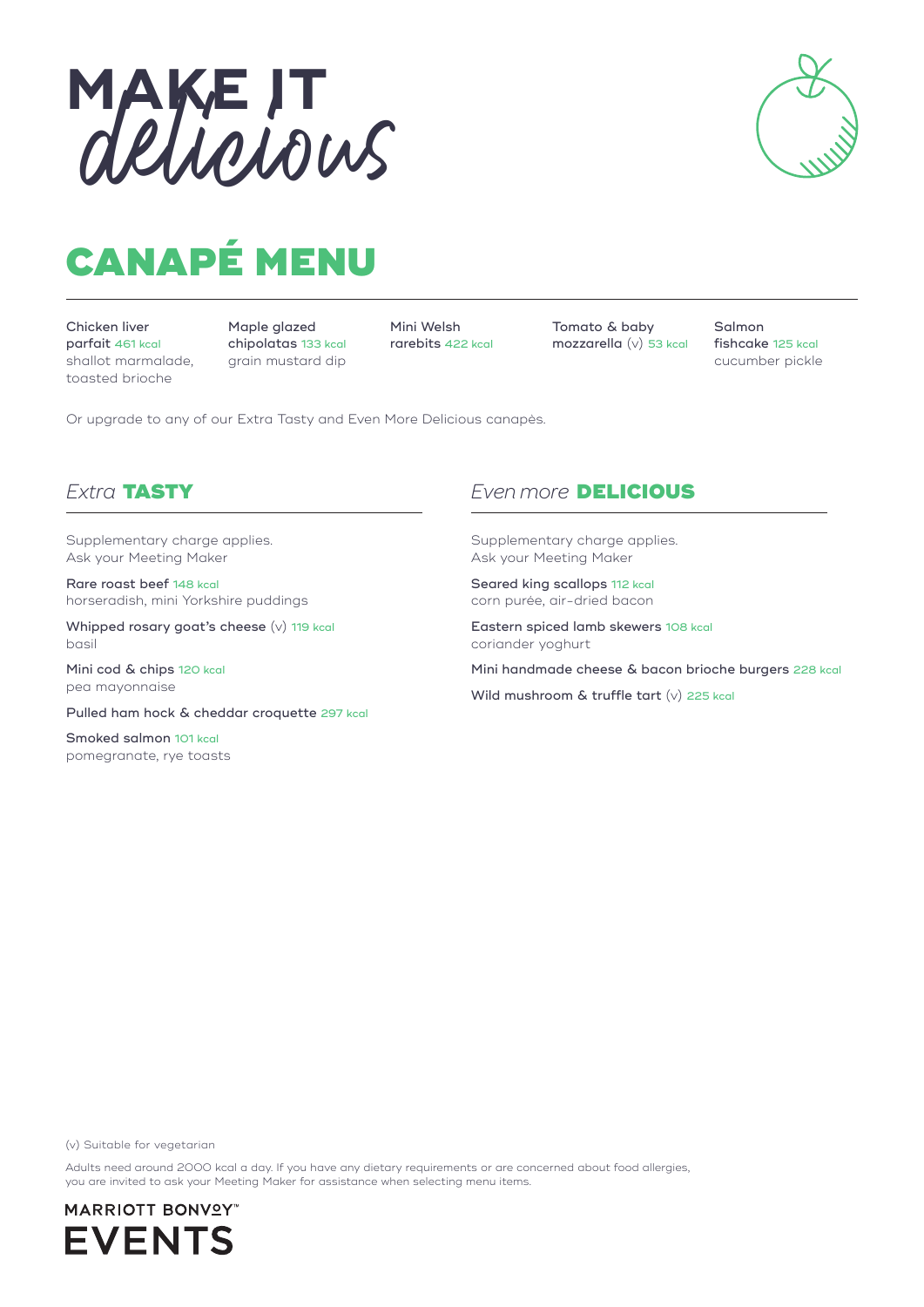



## CLASSIC MENU

Choose ONE starter, ONE main course and ONE dessert for your event.

## *To* START

Smoked mackerel 376 kcal potato salad, chives, horseradish, crème fraîche Toasted goat's cheese (v) 400 kcal pine nuts, honey mustard dressing

Shaved chicken salad 179 kcal grapes, chives, crème fraîche

Seasonal vegetable soup (v) 378 kcal thyme croutons

Roast tomato & basil soup (v) 117 kcal

## *To* FOLLOW

Chicken supreme 1103 kcal thyme buttered shallots, potato gratin

Roast fillet of pork 479 kcal air-dried ham, roast leeks, apple & sage compote

Pan fried fillet of salmon 621 kcal leeks, peas & pancetta

Goat's cheese tortellini (v) 607 kcal spinach, pea soup, basil oil

Mushroom, artichoke & sage risotto (v) 1285 kcal

## *To* FINISH

Sticky toffee pudding 354 kcal toffee sauce, salted caramel ice cream

Milk chocolate cheesecake 483 kcal vanilla sauce

White chocolate panna cotta 405 kcal raspberries, basil

Lemon brûlée tart 709 kcal berry compote

Seasonal fruit tart 251 kcal vanilla ice cream

Tea, coffee & mints 49 kcal

(v) Suitable for vegetarian

Adults need around 2000 kcal a day. If you have any dietary requirements or are concerned about food allergies, you are invited to ask your Meeting Maker for assistance when selecting menu items.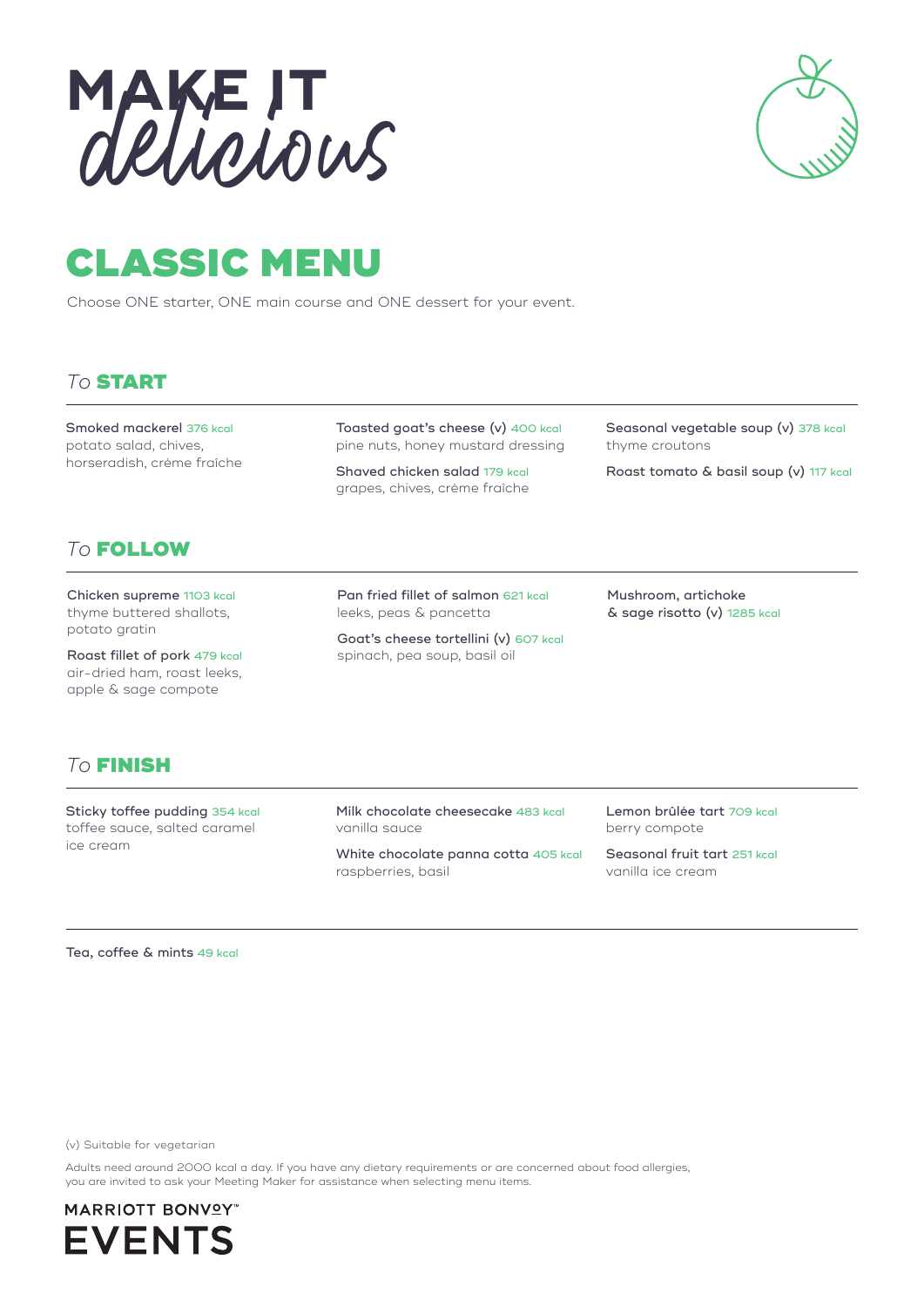

## EXTRA SPECIAL MENU

Choose ONE starter, ONE main course and ONE dessert for your event. Want to make your occasion even more memorable? Upgrade each course to our Extra Tasty menu items carefully curated by our expert chefs – highly recommended!

## *To* START

Smoked mackerel 376 kcal potato salad, chives, horseradish crème fraîche

Toasted goat's cheese (v) 400 kcal pine nuts, honey mustard dressing

Shaved chicken salad 179 kcal grapes, chives, crème fraîche

Seasonal vegetable soup (v) 378 kcal thyme croutons

Roast tomato & basil soup (v) 117 kcal

Pressed chicken & leek terrine 294 kcal baby gem lettuce, hen's egg, sour dough crouton, Caesar dressing, shaved parmesan

Poached salmon 286 kcal cucumber, shallots, pickles

Goat's cheese (v) 245 kcal heritage beetroot, basil

Butternut squash soup 346 kcal roast sunflower seeds, curry oil

Roast tomato & red pepper soup (v) 185 kcal goat's cheese crostini

#### **EXTRA TASTY**

Supplementary charge applies. Ask your Meeting Maker

Charcuterie board 379 kcal salami, Serrano ham, Scotch egg

Cream of celeriac, potato & sage soup (v) 281 kcal

Severn & Wye smoked salmon 217 kcal pickle cream, dill, toast

Shaved duck salad 192 kcal orange, soaked raisins, celeriac slaw

Whipped rosary goat's cheese (v) 1058 kcal pickled shallots, tomato

## *To* FOLLOW

Chicken supreme 1103 kcal thyme buttered shallots, potato gratin

Roast fillet of pork 479 kcal air-dried ham, roast leeks, apple & sage compote

Pan fried fillet of salmon 621 kcal leeks, peas & pancetta

Goat's cheese tortellini (v) 607 kcal spinach, pea soup, basil oil

Mushroom, artichoke & sage risotto (v) 1285 kcal Rump of English lamb 1007 kcal sweet potato, savoy cabbage

Fennel & honey pressed pork belly 1127 kcal cream potato

Roast fillet of sea bass 915 kcal parsley potatoes, spinach, lemon butter

Spiced butternut squash (v) 590 kcal sweet potato, ginger, coconut milk & jasmine rice

Beetroot & goat's cheese gnocchi (v) 383 kcal roast beetroot, kale pesto

Pressed shin of beef 1022 kcal wild mushrooms, spinach, cream potato

#### **EXTRA TASTY**

Supplementary charge applies. Ask your Meeting Maker

Roast sirloin of English beef 750 kcal Yorkshire pudding

Curried fish chowder 520 kcal mussels, jasmine rice

Carvery theatre see our separate Make It Your Own! menu

Barbecue boards see our separate Make It Your Own! menu

(v) Suitable for vegetarian

Adults need around 2000 kcal a day. If you have any dietary requirements or are concerned about food allergies, you are invited to ask your Meeting Maker for assistance when selecting menu items.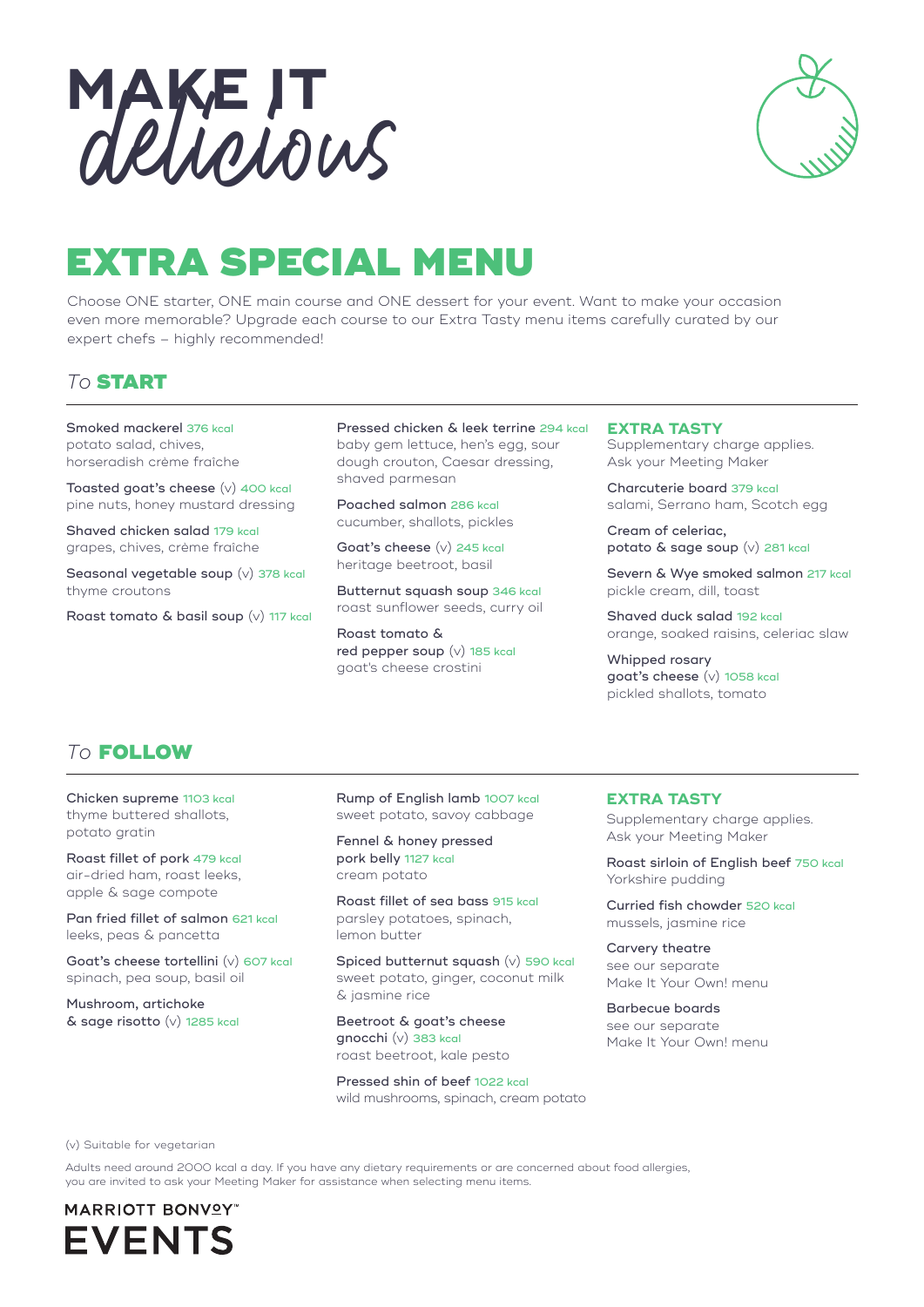



## *To* FINISH

Sticky toffee pudding 354 kcal toffee sauce, salted caramel ice cream

Milk chocolate cheesecake 483 kcal vanilla sauce

White chocolate panna cotta 405 kcal raspberries, basil

Lemon brûlée tart 709 kcal berry compote

Seasonal fruit tart 251 kcal vanilla ice cream

#### **EXTRA TASTY**

Supplementary charge applies. Ask your Meeting Maker

Clementine tart 581 kcal passion fruit mousse

Apple & pear crumble 308 kcal custard

Dark chocolate mousse 250 kcal butter biscuit

Chocolate orange bread & butter pudding 633 kcal

Salted caramel cheesecake 310 kcal vanilla cream, toffee popcorn

Tea, coffee & mints 49 kcal